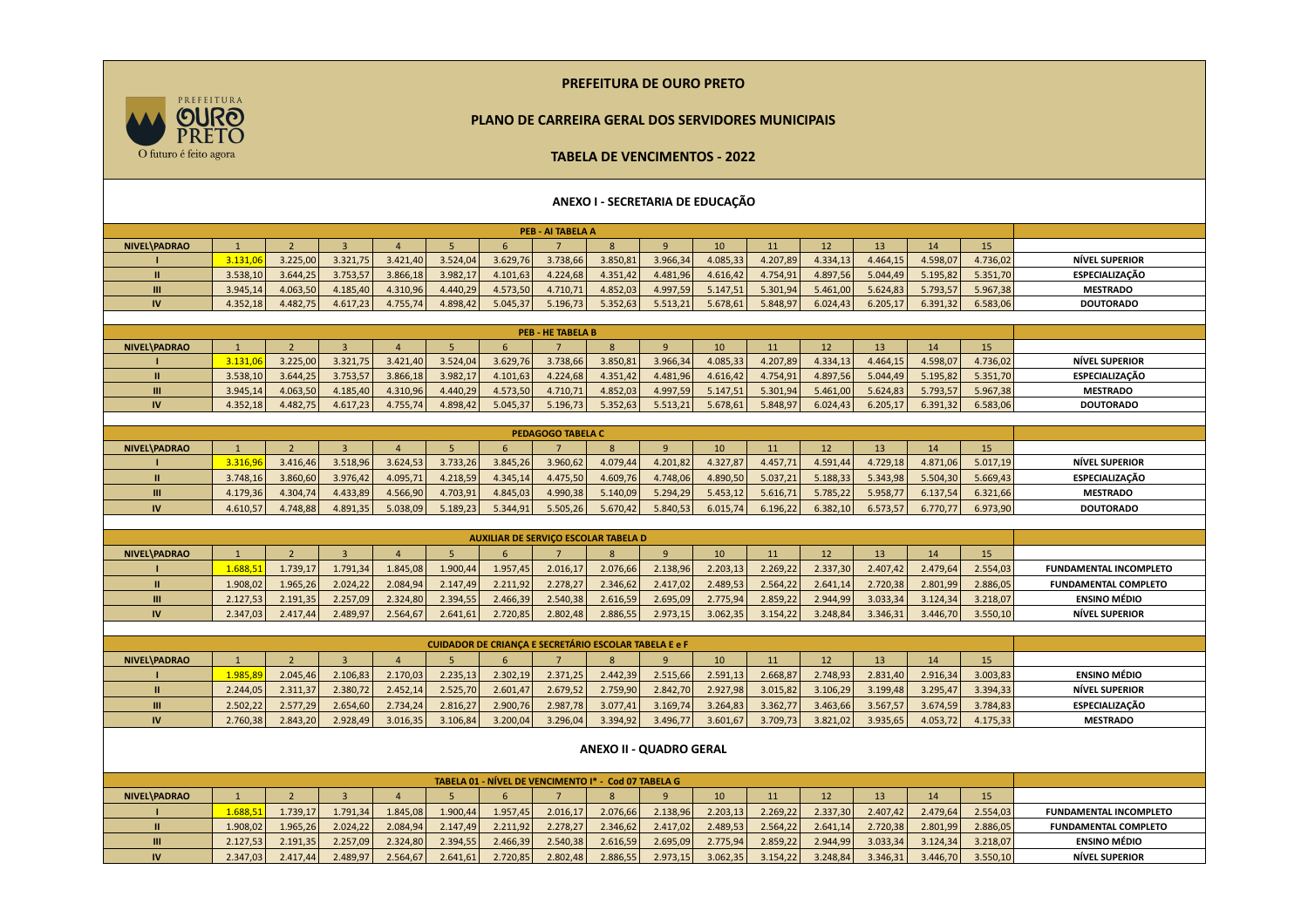| TABELA 02 - NÍVEL DE VENCIMENTO II* - Cod 08 TABELA H                                                                                                                                |                      |                      |                         |                      |                      |                                                                                         |                      |                      |                      |                      |                      |                      |                      |                      |                      |                                   |
|--------------------------------------------------------------------------------------------------------------------------------------------------------------------------------------|----------------------|----------------------|-------------------------|----------------------|----------------------|-----------------------------------------------------------------------------------------|----------------------|----------------------|----------------------|----------------------|----------------------|----------------------|----------------------|----------------------|----------------------|-----------------------------------|
|                                                                                                                                                                                      |                      |                      |                         |                      |                      |                                                                                         |                      |                      |                      |                      |                      |                      |                      |                      |                      |                                   |
| <b>NIVEL\PADRAO</b>                                                                                                                                                                  | $\mathbf{1}$         | $\overline{2}$       | $\overline{3}$          | $\overline{4}$       | 5                    | 6                                                                                       | 7                    | 8                    | 9                    | 10                   | 11                   | 12                   | 13                   | 14                   | 15                   |                                   |
|                                                                                                                                                                                      | 1.688,51             | 1.739,17             | 1.791,34                | 1.845,08             | 1.900,44             | 1.957,45                                                                                | 2.016,17             | 2.076,66             | 2.138,96             | 2.203,13             | 2.269,22             | 2.337,30             | 2.407,42             | 2.479,64             | 2.554,03             | <b>FUNDAMENTAL INCOMPLETO</b>     |
| $\mathbf{H}$                                                                                                                                                                         | 1.908,02             | 1.965,26             | 2.024,22                | 2.084,94             | 2.147,49             | 2.211,92                                                                                | 2.278,27             | 2.346,62             | 2.417,02             | 2.489,53             | 2.564,22             | 2.641,14             | 2.720,38             | 2.801,99             | 2.886,05             | <b>FUNDAMENTAL COMPLETO</b>       |
| $\mathbf{m}$                                                                                                                                                                         | 2.127,53             | 2.191,35             | 2.257,09                | 2.324,80             | 2.394,55             | 2.466,39                                                                                | 2.540,38             | 2.616,59             | 2.695,09             | 2.775,94             | 2.859,22             | 2.944,99             | 3.033,34             | 3.124,34             | 3.218,07             | <b>ENSINO MÉDIO</b>               |
| <b>IV</b>                                                                                                                                                                            | 2.347,03             | 2.417.44             | 2.489,97                | 2.564,67             | 2.641,61             | 2.720,85                                                                                | 2.802,48             | 2.886,55             | 2.973,15             | 3.062,35             | 3.154,22             | 3.248,84             | 3.346,31             | 3.446,70             | 3.550,10             | <b>NÍVEL SUPERIOR</b>             |
| TABELA 03 - NÍVEL DE VENCIMENTO III* - Cod 09 TABELA I                                                                                                                               |                      |                      |                         |                      |                      |                                                                                         |                      |                      |                      |                      |                      |                      |                      |                      |                      |                                   |
|                                                                                                                                                                                      |                      |                      |                         |                      |                      |                                                                                         |                      |                      |                      |                      |                      |                      |                      |                      |                      |                                   |
| <b>NIVEL\PADRAO</b>                                                                                                                                                                  | $\mathbf{1}$         | $\overline{2}$       | $\overline{3}$          | $\overline{4}$       | $5\overline{5}$      | 6                                                                                       | $\overline{7}$       | $\mathbf{8}$         | 9                    | 10                   | 11                   | 12                   | 13                   | 14                   | 15                   |                                   |
|                                                                                                                                                                                      | 1.718,24             | 1.769,79             | 1.822,88                | 1.877,57             | 1.933,90             | 1.991,91                                                                                | 2.051,67             | 2.113,22             | 2.176,62             | 2.241,92             | 2.309,17             | 2.378,45             | 2.449,80             | 2.523,30             | 2.598,99             | <b>FUNDAMENTAL COMPLETO</b>       |
| $\mathbf{H}$                                                                                                                                                                         | 1.941,61             | 1.999,86             | 2.059,86                | 2.121,65             | 2.185,30             | 2.250,86                                                                                | 2.318,39             | 2.387,94             | 2.459,58             | 2.533,36             | 2.609,37             | 2.687,65             | 2.768,28             | 2.851,32             | 2.936,86             | <b>ENSINO MÉDIO</b>               |
| $\mathbf{m}$                                                                                                                                                                         | 2.164,98             | 2.229,93             | 2.296,83                | 2.365,74             | 2.436,71             | 2.509,81                                                                                | 2.585,10             | 2.662,66             | 2.742,54             | 2.824,81             | 2.909,56             | 2.996,85             | 3.086,75             | 3.179,35             | 3.274,73             | <b>NÍVEL SUPERIOR</b>             |
| IV                                                                                                                                                                                   | 2.388,36             | 2.460,01             | 2.533,81                | 2.609,82             | 2.688,12             | 2.768,76                                                                                | 2.851,82             | 2.937,38             | 3.025,50             | 3.116,26             | 3.209,75             | 3.306,04             | 3.405,22             | 3.507,38             | 3.612,60             | <b>ESPECIALIZAÇÃO</b>             |
| TABELA 04 - NÍVEL DE VENCIMENTO IV* - Cod 10 TABELA J                                                                                                                                |                      |                      |                         |                      |                      |                                                                                         |                      |                      |                      |                      |                      |                      |                      |                      |                      |                                   |
|                                                                                                                                                                                      |                      |                      |                         |                      |                      |                                                                                         |                      |                      |                      |                      |                      |                      |                      |                      |                      |                                   |
| <b>NIVEL\PADRAO</b>                                                                                                                                                                  | $\mathbf{1}$         | $\overline{2}$       | $\overline{3}$          | $\overline{4}$       | 5                    | 6                                                                                       | 7                    | 8                    | 9                    | 10                   | 11                   | 12                   | 13                   | 14                   | 15                   |                                   |
|                                                                                                                                                                                      | 1.807.46             | 1.861.69             | 1.917,54                | 1.975,07             | 2.034,32             | 2.095,35                                                                                | 2.158,21             | 2.222,95             | 2.289,64             | 2.358,33             | 2.429,08             | 2.501,95             | 2.577,01             | 2.654,32             | 2.733,95             | <b>FUNDAMENTAL COMPLETO</b>       |
| $\mathbf{H}$                                                                                                                                                                         | 2.042,44             | 2.103,71             | 2.166,82                | 2.231,82             | 2.298,78             | 2.367,74                                                                                | 2.438,77             | 2.511,94             | 2.587,30             | 2.664,91             | 2.744,86             | 2.827,21             | 2.912,02             | 2.999,39             | 3.089,37             | <b>ENSINO MÉDIO</b>               |
| Ш                                                                                                                                                                                    | 2.277,41             | 2.345,73             | 2.416,10                | 2.488,58             | 2.563,24             | 2.640,14                                                                                | 2.719,34             | 2.800,92             | 2.884,95             | 2.971,50             | 3.060,64             | 3.152,46             | 3.247,04             | 3.344,45             | 3.444,78             | <b>NÍVEL SUPERIOR</b>             |
| IV                                                                                                                                                                                   | 2.512,38             | 3.587,75             | 2.665,38                | 2.745,34             | 2.827,70             | 2.912,53                                                                                | 2.999,91             | 3.089,91             | 3.182,60             | 3.278,08             | 3.376,42             | 3.477,72             | 3.582,05             | 3.689,51             | 3.800,19             | <b>ESPECIALIZAÇÃO</b>             |
| TABELA 05 - NÍVEL DE VENCIMENTO V* Cod 11 TABELA L - ASSIST. PROCES. DADOS / FISCAL SANITÁRIO AMBIENTAL / FISCAL DE OBRAS, PATRIMÔNIO E POSTURAS / ANALISTA FISCAL DA REC. MUNICIPAL |                      |                      |                         |                      |                      |                                                                                         |                      |                      |                      |                      |                      |                      |                      |                      |                      |                                   |
|                                                                                                                                                                                      |                      |                      |                         |                      |                      |                                                                                         |                      |                      |                      |                      |                      |                      |                      |                      |                      |                                   |
| <b>NIVEL\PADRAO</b>                                                                                                                                                                  | -1                   | $\overline{2}$       | $\overline{3}$          | 4                    | 5                    | 6                                                                                       | 7                    | 8                    | 9                    | 10                   | 11                   | 12                   | 13                   | 14                   | 15                   |                                   |
|                                                                                                                                                                                      | 1.985,82             | 2.045,39             | 2.106,75                | 2.169,96             | 2.235,05             | 2.302,11                                                                                | 2.371,17             | 2.442,30             | 2.515,57             | 2.591,04             | 2.668,77             | 2.748,84             | 2.831,30             | 2.916,24             | 3.003,73             | <b>ENSINO MÉDIO</b>               |
| $\mathbf{H}$                                                                                                                                                                         | 2.243,97             | 2.311,29             | 2.380,63                | 2.452,05             | 2.525,61             | 2.601,38                                                                                | 2.679,42             | 2.759,80             | 2.842,60             | 2.927,88             | 3.015,71             | 3.106,18             | 3.199,37             | 3.295,35             | 3.394,21             | <b>NÍVEL SUPERIOR</b>             |
| III                                                                                                                                                                                  | 2.502,13             | 2.577,19             | 2.654,51                | 2.734,14             | 2.816,17             | 2.900,65                                                                                | 2.987,67             | 3.077,30             | 3.169,62             | 3.264,71             | 3.362,65             | 3.463,53             | 3.567,44             | 3.674,46             | 3.784,70             | <b>ESPECIALIZAÇÃO</b>             |
| IV                                                                                                                                                                                   | 2.760,29             | 2.843,09             | 2.928,39                | 3.016,24             | 3.106,73             | 3.199,93                                                                                | 3.295,93             | 3.394,80             | 3.496,65             | 3.601,55             | 3.709,59             | 3.820,88             | 3.935,51             | 4.053,57             | 4.175,18             | <b>MESTRADO</b>                   |
|                                                                                                                                                                                      |                      |                      |                         |                      |                      |                                                                                         |                      |                      |                      |                      |                      |                      |                      |                      |                      |                                   |
|                                                                                                                                                                                      |                      |                      |                         |                      |                      | TABELA 06 - NÍVEL DE VENCIMENTO VI* (CARGOS Ensino Médio + Técnico**) - Cod 12 TABELA M |                      |                      |                      |                      |                      |                      |                      |                      |                      |                                   |
| NIVEL\PADRAO                                                                                                                                                                         | $\mathbf{1}$         | $\overline{2}$       | $\overline{\mathbf{z}}$ | $\Delta$             | 5                    | 6                                                                                       | $\overline{7}$       | $\mathbf{8}$         | 9                    | 10                   | 11                   | 12                   | 13                   | 14                   | 15                   |                                   |
|                                                                                                                                                                                      | 2.361.22             | 2.432.06             | 2.505,02                | 2.580,17             | 2.657,57             | 2.737,30                                                                                | 2.819,42             | 2.904,00             | 2.991,12             | 3.080,86             | 3.173,28             | 3.268,48             | 3.366,53             | 3.467,53             | 3.571,56             | <b>ENSINO MÉDIO E TÉCNICO</b>     |
| $\mathbf{H}$                                                                                                                                                                         | 2.668,18             | 2.748,22             | 2.830,67                | 2.915,59             | 3.003,06             | 3.093,15                                                                                | 3.185,94             | 3.281,52             | 3.379,97             | 3.481,37             | 3.585,81             | 3.693,38             | 3.804,18             | 3.918,31             | 4.035,86             | <b>NÍVEL SUPERIOR</b>             |
| Ш                                                                                                                                                                                    | 2.975,14             | 3.064,39             | 3.156,32                | 3.251,01             | 3.348,54             | 3.449,00                                                                                | 3.552,47             | 3.659,04             | 3.768,81             | 3.881,88             | 3.998,34             | 4.118,29             | 4.241,83             | 4.369,09             | 4.500,16             | ESPECIALIZAÇÃO                    |
| IV                                                                                                                                                                                   | 3.282,10             | 3.380,56             | 3.481,98                | 3.586,43             | 3.694,03             | 3.804,85                                                                                | 3.918,99             | 4.036,56             | 4.157,66             | 4.282,39             | 4.410,86             | 4.543,19             | 4.679,48             | 4.819,87             | 4.964,46             | <b>MESTRADO</b>                   |
|                                                                                                                                                                                      |                      |                      |                         |                      |                      |                                                                                         |                      |                      |                      |                      |                      |                      |                      |                      |                      |                                   |
|                                                                                                                                                                                      |                      |                      |                         |                      |                      | TABELA 07 - NÍVEL DE VENCIMENTO VI* (Cargo Cuidador Educador) - Cod 12 TABELA M 1       |                      |                      |                      |                      |                      |                      |                      |                      |                      |                                   |
| NIVEL\PADRAO                                                                                                                                                                         | $\mathbf{1}$         | $\overline{2}$       | $\overline{3}$          | $\overline{a}$       | -5                   | 6                                                                                       | $\overline{7}$       | $\mathbf{R}$         | 9                    | 10                   | 11                   | 12                   | 13                   | 14                   | 15                   |                                   |
|                                                                                                                                                                                      | 2.361,22             | 2.432,06             | 2.505,02                | 2.580,17             | 2.657,57             | 2.737,30                                                                                | 2.819,42             | 2.904,00             | 2.991,12             | 3.080,86             | 3.173,28             | 3.268,48             | 3.366,53             | 3.467,53             | 3.571,56             | <b>ENSINO MÉDIO</b>               |
| $\mathbf{u}$                                                                                                                                                                         | 2.668,18             | 2.748,22             | 2.830,67                | 2.915,59             | 3.003,06             | 3.093,15                                                                                | 3.185,94             | 3.281,52             | 3.379,97             | 3.481,37             | 3.585,81             | 3.693,38             | 3.804,18             | 3.918,31             | 4.035,86             | <b>NÍVEL SUPERIOR</b>             |
| Ш<br>IV                                                                                                                                                                              | 2.975,14<br>3.282,10 | 3.064,39<br>3.380,56 | 3.156,32<br>3.481,98    | 3.251,01<br>3.586,43 | 3.348,54<br>3.694,03 | 3.449,00<br>3.804,85                                                                    | 3.552,47<br>3.918,99 | 3.659,04<br>4.036,56 | 3.768,81<br>4.157,66 | 3.881,88<br>4.282,39 | 3.998,34<br>4.410,86 | 4.118,29<br>4.543,19 | 4.241,83<br>4.679,48 | 4.369,09<br>4.819,87 | 4.500,16<br>4.964,46 | ESPECIALIZAÇÃO<br><b>MESTRADO</b> |
|                                                                                                                                                                                      |                      |                      |                         |                      |                      |                                                                                         |                      |                      |                      |                      |                      |                      |                      |                      |                      |                                   |
|                                                                                                                                                                                      |                      |                      |                         |                      |                      |                                                                                         |                      |                      |                      |                      |                      |                      |                      |                      |                      |                                   |
|                                                                                                                                                                                      | $\mathbf{1}$         | $\overline{2}$       | $\overline{3}$          | $\overline{4}$       | $5\overline{5}$      | TABELA 08 - NÍVEL DE VENCIMENTO VI* (Cargo de Motorista) - Cod 13 TABELA N<br>6         | $\overline{7}$       | $\mathbf{8}$         | $\overline{9}$       | 10                   | 11                   | 12                   | 13                   | 14                   | 15                   |                                   |
| <b>NIVEL\PADRAO</b>                                                                                                                                                                  |                      |                      |                         |                      |                      |                                                                                         |                      |                      |                      |                      |                      |                      |                      |                      |                      |                                   |
| $\mathbf{H}$                                                                                                                                                                         | 2.164,22             | 2.229,14             | 2.296,02                | 2.364,90             | 2.435,84             | 2.508,92                                                                                | 2.584,19             | 2.661,71             | 2.741,56             | 2.823,81             | 2.908,53             | 2.995,78             | 3.085,65             | 3.178,22             | 3.273,57             | <b>FUNDAMENTAL INCOMPLETO</b>     |
|                                                                                                                                                                                      | 2.445,56             | 2.518,93             | 2.594,50                | 2.672,33             | 2.752,50             | 2.835,08                                                                                | 2.920,13             | 3.007,74             | 3.097,97             | 3.190,91             | 3.286,63             | 3.385,23             | 3.486,79             | 3.591,39             | 3.699,14             | <b>FUNDAMENTAL COMPLETO</b>       |
| $\mathbf{m}$                                                                                                                                                                         | 2.726,91             | 2.808,72             | 2.892,98                | 2.979,77             | 3.069,16             | 3.161,24                                                                                | 3.256,08             | 3.353,76             | 3.454,37             | 3.558,00             | 3.664,74             | 3.774,68             | 3.887,93             | 4.004,56             | 4.124,70             | <b>ENSINO MÉDIO</b>               |
| IV                                                                                                                                                                                   | 3.008,26             | 3.098,51             | 3.191,46                | 3.287,21             | 3.385,82             | 3.487,40                                                                                | 3.592,02             | 3.699,78             | 3.810,77             | 3.925,10             | 4.042,85             | 4.164,14             | 4.289,06             | 4.417,73             | 4.550,26             | <b>NÍVEL SUPERIOR</b>             |
|                                                                                                                                                                                      |                      |                      |                         |                      |                      |                                                                                         |                      |                      |                      |                      |                      |                      |                      |                      |                      |                                   |
|                                                                                                                                                                                      |                      |                      |                         |                      |                      | TABELA 09 - NÍVEL DE VENCIMENTO VII* (Cargo Guarda Municipal) - Cod 14 TABELA O         |                      |                      |                      |                      |                      |                      |                      |                      |                      |                                   |
| <b>NIVEL\PADRAO</b>                                                                                                                                                                  | $\mathbf{1}$         | $\overline{2}$       | $\overline{3}$          | $\overline{a}$       | 5                    | $6\overline{6}$                                                                         |                      | $\mathbf{R}$         | 9                    | 10                   | 11                   | 12                   | 13                   | 14                   | 15                   |                                   |
|                                                                                                                                                                                      | 2519,25              | 2594,83              | 2672,67                 | 2752,85              | 2835,44              | 2920,50                                                                                 | 3008,12              | 3098,36              | 3191,31              | 3287,05              | 3385,66              | 3487,23              | 3591,85              | 3699,60              | 3810,59              | <b>ENSINO MÉDIO</b>               |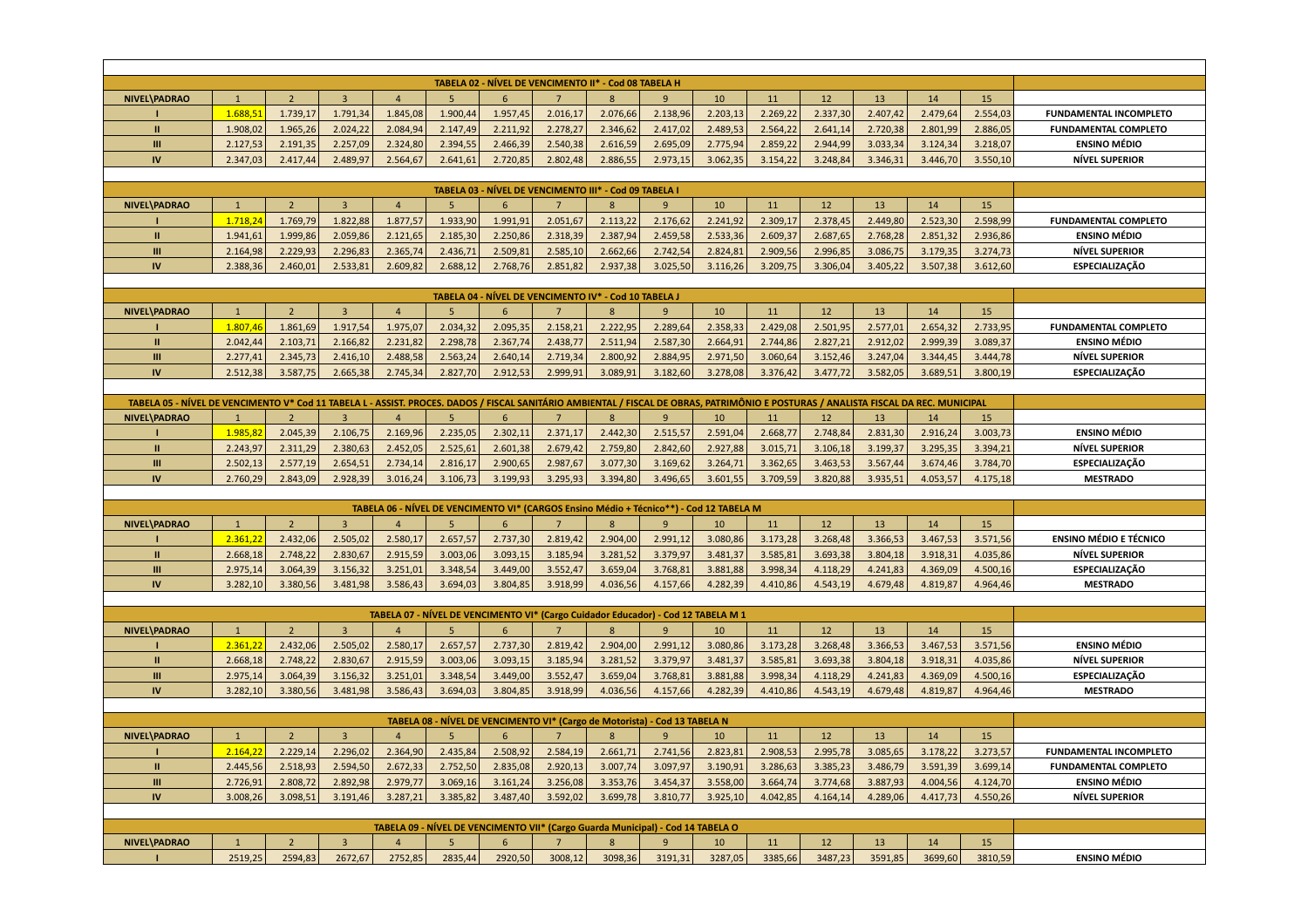| $\mathbf{u}$   | 2846,75        | 2932,16        | 3020,12                 | 3110,72        | 3204,05        | 3300,17         | 3399,17         | 3501,15                                                 | 3606,18        | 3714,37  | 3825,80  | 3940,57  | 4058,79  | 4180,55  | 4305,97   | <b>NÍVEL SUPERIOR</b>               |
|----------------|----------------|----------------|-------------------------|----------------|----------------|-----------------|-----------------|---------------------------------------------------------|----------------|----------|----------|----------|----------|----------|-----------|-------------------------------------|
| III            | 3174,26        | 3269,48        | 3367,57                 | 3468,60        | 3572,65        | 3679,83         | 3790,23         | 3903,93                                                 | 4021,05        | 4141,68  | 4265,93  | 4393,91  | 4525,73  | 4661,50  | 4801,35   | <b>ESPECIALIZAÇÃO</b>               |
| IV             | 3501,76        | 3606,81        | 3715,02                 | 3826,47        | 3941,26        | 4059,50         | 4181,28         | 4306,72                                                 | 4435,92        | 4569,00  | 4706,07  | 4847,25  | 4992,67  | 5142,45  | 5296,72   | <b>MESTRADO</b>                     |
|                |                |                |                         |                |                |                 |                 |                                                         |                |          |          |          |          |          |           |                                     |
|                |                |                |                         |                |                |                 |                 | TABELA 10 - NÍVEL DE VENCIMENTO VIII* - Cod 15 TABELA P |                |          |          |          |          |          |           |                                     |
| NIVEL\PADRAO   | $\mathbf{1}$   | $\overline{2}$ | $\overline{\mathbf{3}}$ | $\overline{4}$ | 5              | $6\overline{6}$ | $\overline{7}$  | $\overline{8}$                                          | 9              | 10       | 11       | 12       | 13       | 14       | 15        |                                     |
|                | 4.808,29       | 4.952,54       | 5.101,11                | 5.254,15       | 5.411,77       | 5.574,12        | 5.741,35        | 5.913,59                                                | 6.090,99       | 6.273,72 | 6.461,94 | 6.655,79 | 6.855,47 | 7.061,13 | 7.272,97  | <b>NÍVEL SUPERIOR</b>               |
| $\mathbf{u}$   | 5.433,37       | 5.596,37       | 5.764,26                | 5.937,18       | 6.115,30       | 6.298,76        | 6.487,72        | 6.682,35                                                | 6.882,82       | 7.089,31 | 7.301,99 | 7.521,05 | 7.746,68 | 7.979,08 | 8.218,45  | ESPECIALIZAÇÃO                      |
| m              | 6.058,44       | 6.240,20       | 6.427,40                | 6.620,22       | 6.818,83       | 7.023,40        | 7.234,10        | 7.451,12                                                | 7.674,65       | 7.904,89 | 8.142,04 | 8.386,30 | 8.637,89 | 8.897,03 | 9.163,94  | <b>MESTRADO</b>                     |
| <b>IV</b>      | 6.683,52       | 6.884,03       | 7.090,55                | 7.303,26       | 7.522,36       | 7.748,03        | 7.980,47        | 8.219,89                                                | 8.466,48       | 8.720,48 | 8.982,09 | 9.251,55 | 9.529,10 | 9.814,97 | 10.109,42 | <b>DOUTORADO</b>                    |
|                |                |                |                         |                |                |                 |                 |                                                         |                |          |          |          |          |          |           |                                     |
|                |                |                |                         |                |                |                 |                 | ANEXO III - SECRETARIA DE SAÚDE                         |                |          |          |          |          |          |           |                                     |
|                |                |                |                         |                |                |                 |                 |                                                         |                |          |          |          |          |          |           |                                     |
|                |                |                |                         |                |                |                 |                 | TABELA 01 - NÍVEL DE VENCIMENTO I* - Cod 16 TABELA Q    |                |          |          |          |          |          |           |                                     |
| NIVEL\PADRAO   | $\mathbf{1}$   | $\overline{2}$ | $\overline{\mathbf{3}}$ | $\overline{4}$ | $\overline{5}$ | 6               | $7\overline{ }$ | 8                                                       | 9              | 10       | 11       | 12       | 13       | 14       | 15        |                                     |
|                | 1.688,51       | 1.739,17       | 1.791,34                | 1.845,08       | 1.900,44       | 1.957,45        | 2.016,17        | 2.076,66                                                | 2.138,96       | 2.203,13 | 2.269,22 | 2.337,30 | 2.407,42 | 2.479,64 | 2.554,03  | <b>FUNDAMENTAL COMPLETO</b>         |
| $\mathbf{u}$   | 1.908,02       | 1.965,26       | 2.024,22                | 2.084,94       | 2.147,49       | 2.211,92        | 2.278,27        | 2.346,62                                                | 2.417,02       | 2.489,53 | 2.564,22 | 2.641,14 | 2.720,38 | 2.801,99 | 2.886,05  | <b>ENSINO MÉDIO</b>                 |
| Ш<br><b>IV</b> | 2.127,53       | 2.191,35       | 2.257,09                | 2.324,80       | 2.394,55       | 2.466,39        | 2.540,38        | 2.616,59                                                | 2.695,09       | 2.775,94 | 2.859,22 | 2.944,99 | 3.033,34 | 3.124,34 | 3.218,07  | <b>NÍVEL SUPERIOR</b>               |
|                | 2.347,03       | 2.417,44       | 2.489,97                | 2.564,67       | 2.641,61       | 2.720,85        | 2.802,48        | 2.886,55                                                | 2.973,15       | 3.062,35 | 3.154,22 | 3.248,84 | 3.346,31 | 3.446,70 | 3.550,10  | <b>ESPECIALIZAÇÃO</b>               |
|                |                |                |                         |                |                |                 |                 | TABELA 02 - NÍVEL DE VENCIMENTO II* - Cod 17 TABELA R   |                |          |          |          |          |          |           |                                     |
| NIVEL\PADRAO   | $\mathbf{1}$   | $\overline{2}$ | $\overline{3}$          | $\overline{4}$ | 5              | 6               | $\overline{7}$  | 8                                                       | $\overline{9}$ | 10       | 11       | 12       | 13       | 14       | 15        |                                     |
|                | 1.918,03       | 1.975,57       | 2.034,84                | 2.095,89       | 2.158,76       | 2.223,53        | 2.290,23        | 2.358,94                                                | 2.429,71       | 2.502,60 | 2.577,68 | 2.655,01 | 2.734,66 | 2.816,70 | 2.901,20  | <b>FUNDAMENTAL COMPLETO</b>         |
| $\mathbf{u}$   | 2.816,70       | 2.901,20       | 2.988,24                | 3.077,88       | 3.170,22       | 3.265,33        | 3.363,29        | 3.464,19                                                | 3.568,11       | 3.675,15 | 3.785,41 | 3.898,97 | 4.015,94 | 4.136,42 | 4.260,51  | <b>ENSINO MÉDIO</b>                 |
| $\mathbf{m}$   | 2.416,72       | 2.489,22       | 2.563,90                | 2.640,82       | 2.720,04       | 2.801,64        | 2.885,69        | 2.972,26                                                | 3.061,43       | 3.153,27 | 3.247,87 | 3.345,31 | 3.445,67 | 3.549,04 | 3.655,51  | <b>NÍVEL SUPERIOR</b>               |
| $\mathsf{IV}$  | 2.666,07       | 2.746,05       | 2.828,43                | 2.913,28       | 3.000,68       | 3.090,70        | 3.183,42        | 3.278,92                                                | 3.377,29       | 3.478,61 | 3.582,97 | 3.690,46 | 3.801,17 | 3.915,21 | 4.032,66  | ESPECIALIZAÇÃO                      |
|                |                |                |                         |                |                |                 |                 |                                                         |                |          |          |          |          |          |           |                                     |
|                |                |                |                         |                |                |                 |                 | TABELA 03 - NÍVEL DE VENCIMENTO III* Cod 18 TABELA S    |                |          |          |          |          |          |           |                                     |
| NIVEL\PADRAO   | $\mathbf{1}$   | $\overline{2}$ | $\overline{3}$          | $\overline{4}$ | $\overline{5}$ | $6\overline{6}$ | $\overline{7}$  | $\mathbf{8}$                                            | $\mathbf{q}$   | 10       | 11       | 12       | 13       | 14       | 15        |                                     |
|                | 2.225,73       | 2.292,50       | 2.361,28                | 2.432,12       | 2.505,08       | 2.580,23        | 2.657,64        | 2.737,37                                                | 2.819,49       | 2.904,08 | 2.991,20 | 3.080,93 | 3.173,36 | 3.268,56 | 3.366,62  | <b>ENSINO MÉDIO</b>                 |
| $\mathbf{u}$   | 2.515,08       | 2.590,53       | 2.668,25                | 2.748,29       | 2.830,74       | 2.915,66        | 3.003,13        | 3.093,23                                                | 3.186,03       | 3.281,61 | 3.380,05 | 3.481,46 | 3.585,90 | 3.693,48 | 3.804,28  | <b>NÍVEL SUPERIOR</b>               |
| m              | 2.804,42       | 2.888,56       | 2.975,21                | 3.064,47       | 3.156,40       | 3.251,10        | 3.348,63        | 3.449,09                                                | 3.552,56       | 3.659,14 | 3.768,91 | 3.881,98 | 3.998,44 | 4.118,39 | 4.241,94  | ESPECIALIZAÇÃO                      |
| <b>IV</b>      | 3.093,77       | 3.186,58       | 3.282,18                | 3.380,64       | 3.482,06       | 3.586,53        | 3.694,12        | 3.804,95                                                | 3.919,09       | 4.036,67 | 4.157,77 | 4.282,50 | 4.410,97 | 4.543,30 | 4.679,60  | <b>MESTRADO</b>                     |
|                |                |                |                         |                |                |                 |                 |                                                         |                |          |          |          |          |          |           |                                     |
|                |                |                |                         |                |                |                 |                 | TABELA 04 - NÍVEL DE VENCIMENTO IV* - Cod 19 TABELA T   |                |          |          |          |          |          |           |                                     |
| NIVEL\PADRAO   | $\overline{1}$ | $\overline{2}$ | $\overline{3}$          | $\overline{4}$ | $\overline{5}$ | 6               | $\overline{7}$  | 8                                                       | $\mathbf{q}$   | 10       | 11       | 12       | 13       | 14       | 15        |                                     |
|                | 2.719,09       | 2.800,66       | 2.884,68                | 2.971,22       | 3.060,36       | 3.152,17        | 3.246,73        | 3.344,14                                                | 3.444,46       | 3.547,79 | 3.654,23 | 3.763,85 | 3.876,77 | 3.993,07 | 4.112,87  | <b>ENSINO MÉDIO E CURSO TÉCNICO</b> |
|                | 3.072,57       | 3.164,75       | 3.259,69                | 3.357,48       | 3.458,20       | 3.561,95        | 3.668,81        | 3.778,87                                                | 3.892,24       | 4.009,01 | 4.129,28 | 4.253,16 | 4.380,75 | 4.512,17 | 4.647,54  | <b>NÍVEL SUPERIOR</b>               |
| Ш              | 3.426,05       | 3.528,83       | 3.634,70                | 3.743,74       | 3.856,05       | 3.971,73        | 4.090,88        | 4.213,61                                                | 4.340,02       | 4.470,22 | 4.604,33 | 4.742,46 | 4.884,73 | 5.031,27 | 5.182,21  | ESPECIALIZAÇÃO                      |
| IV             | 3.779,53       | 3.892,92       | 4.009,71                | 4.130,00       | 4.253,90       | 4.381,51        | 4.512,96        | 4.648,35                                                | 4.787,80       | 4.931,43 | 5.079,38 | 5.231,76 | 5.388,71 | 5.550,37 | 5.716,88  | <b>MESTRADO</b>                     |
|                |                |                |                         |                |                |                 |                 |                                                         |                |          |          |          |          |          |           |                                     |
|                |                |                |                         |                |                |                 |                 | TABELA 05 - NÍVEL DE VENCIMENTO V* - Cod 20 TABELA V    |                |          |          |          |          |          |           |                                     |
| NIVEL\PADRAO   | $\mathbf{1}$   | $\overline{2}$ | $\overline{3}$          | $\overline{4}$ | -5             | 6               | $7\overline{ }$ | 8                                                       | 9              | 10       | 11       | 12       | 13       | 14       | 15        |                                     |
|                | 4.292,76       | 4.421,55       | 4.554,19                | 4.690,82       | 4.831,54       | 4.976,49        | 5.125,79        | 5.279,56                                                | 5.437,95       | 5.601,08 | 5.769,12 | 5.942,19 | 6.120,46 | 6.304,07 | 6.493,19  | <b>NÍVEL SUPERIOR</b>               |
| $\mathbf{H}$   | 4.850,82       | 4.996,35       | 5.146,24                | 5.300,63       | 5.459,65       | 5.623,43        | 5.792,14        | 5.965,90                                                | 6.144,88       | 6.329,23 | 6.519,10 | 6.714,67 | 6.916,12 | 7.123,60 | 7.337,31  | ESPECIALIZAÇÃO                      |
| $\mathbf{m}$   | 5.408,88       | 5.571,15       | 5.738,28                | 5.910,43       | 6.087,75       | 6.270,38        | 6.458,49        | 6.652,24                                                | 6.851,81       | 7.057,37 | 7.269,09 | 7.487,16 | 7.711,77 | 7.943,13 | 8.181,42  | <b>MESTRADO</b>                     |
| IV             | 5.966,94       | 6.145,95       | 6.330,33                | 6.520,24       | 6.715,85       | 6.917,32        | 7.124,84        | 7.338,59                                                | 7.558,74       | 7.785,51 | 8.019,07 | 8.259,64 | 8.507,43 | 8.762,66 | 9.025,54  | <b>DOUTORADO</b>                    |
|                |                |                |                         |                |                |                 |                 |                                                         |                |          |          |          |          |          |           |                                     |
|                |                |                |                         |                |                |                 |                 | TABELA 06 - NÍVEL DE VENCIMENTO VI* - Cod 21 TABELA W   |                |          |          |          |          |          |           |                                     |
| NIVEL\PADRAO   | $\mathbf{1}$   | $\overline{2}$ | $\overline{3}$          | $\overline{4}$ | 5              | 6               | $\overline{7}$  | $8\phantom{1}$                                          | 9              | 10       | 11       | 12       | 13       | 14       | 15        |                                     |
|                | 4.808,29       | 4.952,54       | 5.101,11                | 5.254,15       | 5.411,77       | 5.574,12        | 5.741,35        | 5.913,59                                                | 6.090,99       | 6.273,72 | 6.461,94 | 6.655,79 | 6.855,47 | 7.061,13 | 7.272,97  | <b>NÍVEL SUPERIOR</b>               |
| $\mathbf{u}$   | 5.433,37       | 5.596,37       | 5.764,26                | 5.937,18       | 6.115,30       | 6.298,76        | 6.487,72        | 6.682,35                                                | 6.882,82       | 7.089,31 | 7.301,99 | 7.521,05 | 7.746,68 | 7.979,08 | 8.218,45  | ESPECIALIZAÇÃO                      |
| III            | 6.058,44       | 6.240,20       | 6.427,40                | 6.620,22       | 6.818,83       | 7.023,40        | 7.234,10        | 7.451,12                                                | 7.674,65       | 7.904,89 | 8.142,04 | 8.386,30 | 8.637,89 | 8.897,03 | 9.163,94  | <b>MESTRADO</b>                     |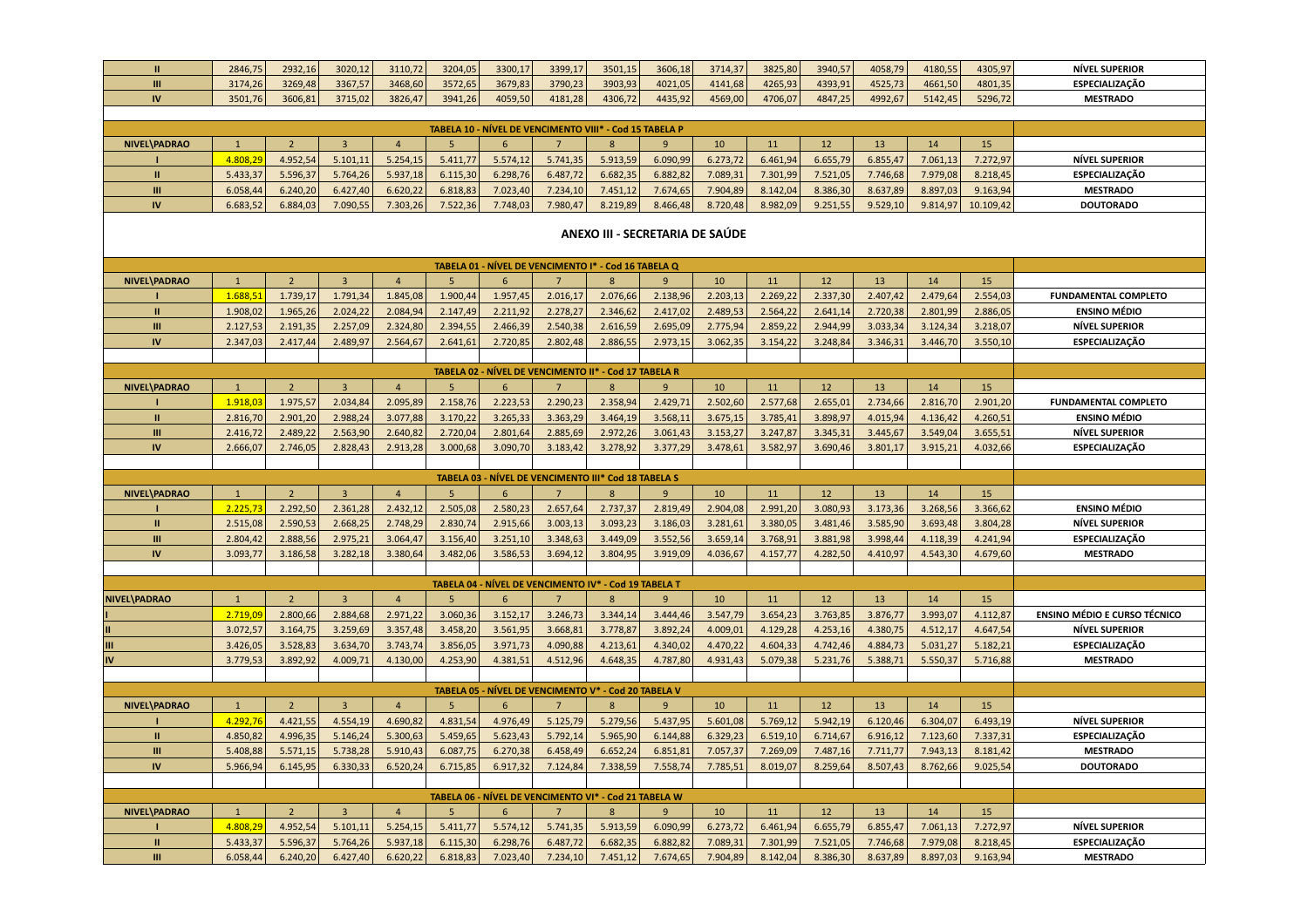| IV           | 6.683,52                                              | 6.884,03               | 7.090,55               | 7.303,26               | 7.522,36               | 7.748,03               | 7.980,47               | 8.219,89                                                | 8.466,48               | 8.720,48                                                                                 | 8.982,09               | 9.251,55               | 9.529,10               | 9.814,97               | 10.109,42              | <b>DOUTORADO</b>                               |
|--------------|-------------------------------------------------------|------------------------|------------------------|------------------------|------------------------|------------------------|------------------------|---------------------------------------------------------|------------------------|------------------------------------------------------------------------------------------|------------------------|------------------------|------------------------|------------------------|------------------------|------------------------------------------------|
|              |                                                       |                        |                        |                        |                        |                        |                        |                                                         |                        |                                                                                          |                        |                        |                        |                        |                        |                                                |
|              |                                                       |                        |                        |                        |                        |                        |                        | TABELA 07 - NÍVEL DE VENCIMENTO VII* Cod 22 TABELA X    |                        |                                                                                          |                        |                        |                        |                        |                        |                                                |
| NIVEL\PADRAO | $\mathbf{1}$                                          | $\overline{2}$         | $\overline{3}$         | $\overline{4}$         | -5                     | 6                      | 7                      | 8                                                       | 9                      | 10                                                                                       | 11                     | 12                     | 13                     | 14                     | 15                     |                                                |
|              | 5.526,45                                              | 5.692,24               | 5.863,01               | 6.038,90               | 6.220,07               | 6.406,67               | 6.598,87               | 6.796,83                                                | 7.000,74               | 7.210,76                                                                                 | 7.427,08               | 7.649,90               | 7.879,39               | 8.115,77               | 8.359,25               | <b>NÍVEL SUPERIOR</b>                          |
| $\mathbf{u}$ | 6.244,89                                              | 6.432,23               | 6.625,20               | 6.823,96               | 7.028,67               | 7.239,53               | 7.456,72               | 7.680,42                                                | 7.910,83               | 8.148,16                                                                                 | 8.392,60               | 8.644,38               | 8.903,71               | 9.170,82               | 9.445,95               | ESPECIALIZAÇÃO                                 |
| Ш            | 6.963,32                                              | 7.172,22               | 7.387,39               | 7.609,01               | 7.837,28               | 8.072,40               | 8.314,57               | 8.564,01                                                | 8.820,93               | 9.085,56                                                                                 | 9.358,12               | 9.638,87               | 9.928,03               | 10.225,88              | 10.532,65              | <b>MESTRADO</b>                                |
| IV           | 7.681,76                                              | 7.912,21               | 8.149,58               | 8.394,07               | 8.645,89               | 8.905,27               | 9.172,43               | 9.447,60                                                | 9.731,03               | 10.022,96                                                                                | 10.323,65              | 10.633,35              | 10.952,36              | 11.280,93              | 11.619,35              | <b>DOUTORADO</b>                               |
|              |                                                       |                        |                        |                        |                        |                        |                        |                                                         |                        |                                                                                          |                        |                        |                        |                        |                        |                                                |
|              |                                                       |                        |                        |                        |                        |                        |                        | TABELA 08 - NÍVEL DE VENCIMENTO VIII* - Cod 23 TABELA Y |                        |                                                                                          |                        |                        |                        |                        |                        |                                                |
| NIVEL\PADRAO | $\mathbf{1}$                                          | $\overline{2}$         | $\overline{3}$         | $\overline{4}$         | 5                      | $6\overline{6}$        | $\overline{7}$         | 8                                                       | 9                      | 10                                                                                       | 11                     | 12                     | 13                     | 14                     | 15                     |                                                |
|              | 8.199,21                                              | 8.445,19               | 8.698,55               | 8.959,50               | 9.228,29               | 9.505,14               | 9.790,29               | 10.084,00                                               | 10.386,52              | 10.698,11                                                                                | 11.019,06              | 11.349,63              | 11.690,12              | 12.040,82              | 12.402,05              | <b>NÍVEL SUPERIOR</b>                          |
| $\mathbf{I}$ | 9.265,11                                              | 9.543,06               | 9.829,36               | 10.124,24              | 10.427,96              | 10.740,80              | 11.063,03              | 11.394,92                                               | 11.736,77              | 12.088,87                                                                                | 12.451,53              | 12.825,08              | 13.209,83              | 13.606,13              | 14.014,31              | <b>ESPECIALIZAÇÃO</b>                          |
| Ш            | 10.331,01                                             | 10.640,94              | 10.960,17              | 11.288,97              | 11.627,64              | 11.976,47              | 12.335,76              | 12.705,84                                               | 13.087,01              | 13.479,62                                                                                | 13.884,01              | 14.300,53              | 14.729,55              | 15.171,43              | 15.626,58              | <b>MESTRADO</b>                                |
| IV           | 11.396,91                                             | 11.738,81              | 12.090,98              | 12.453,71              | 12.827,32              | 13.212,14              | 13.608,50              | 14.016,76                                               | 14.437,26              | 14.870,38                                                                                | 15.316,49              | 15.775,98              | 16.249,26              | 16.736,74              | 17.238,84              | <b>DOUTORADO</b>                               |
|              | TABELA 09 - NÍVEL DE VENCIMENTO IX* - Cod 24 TABELA Z |                        |                        |                        |                        |                        |                        |                                                         |                        |                                                                                          |                        |                        |                        |                        |                        |                                                |
|              |                                                       |                        |                        |                        |                        |                        |                        |                                                         |                        |                                                                                          |                        |                        |                        |                        |                        |                                                |
| NIVEL\PADRAO | $\overline{1}$                                        | $\overline{2}$         | $\overline{3}$         | $\overline{4}$         | 5 <sup>5</sup>         | 6                      | $\overline{7}$         | 8                                                       | 9                      | 10                                                                                       | 11                     | 12                     | 13                     | 14                     | 15                     |                                                |
|              | 7.212,30                                              | 7.428,67               | 7.651,53               | 7.881,08               | 8.117,51               | 8.361,03               | 8.611,87               | 8.870,22                                                | 9.136,33               | 9.410,42                                                                                 | 9.692,73               | 9.983,51               | 10.283,02              | 10.591,51              | 10.909,25              | <b>NÍVEL SUPERIOR</b>                          |
| $\mathbf{u}$ | 8.149,90                                              | 8.394,40               | 8.646,23               | 8.905,62               | 9.172,79               | 9.447,97               | 9.731,41               | 10.023,35                                               | 10.324,05              | 10.633,77                                                                                | 10.952,79              | 11.281,37              | 11.619,81              | 11.968,41              | 12.327,46              | <b>ESPECIALIZAÇÃO</b>                          |
| Ш            | 9.087,50                                              | 9.360,13               | 9.640,93               | 9.930,16               | 10.228,06              | 10.534,90              | 10.850,95              | 11.176,48                                               | 11.511,77              | 11.857,13                                                                                | 12.212,84              | 12.579,23              | 12.956,60              | 13.345,30              | 13.745,66              | <b>MESTRADO</b>                                |
| IV           | 10.025,10                                             | 10.325,85              | 10.635,63              | 10.954,70              | 11.283,34              | 11.621,84              | 11.970,49              | 12.329,61                                               | 12.699,50              | 13.080,48                                                                                | 13.472,90              | 13.877,08              | 14.293,40              | 14.722,20              | 15.163,86              | <b>DOUTORADO</b>                               |
|              | TABELA 10 - NÍVEL DE VENCIMENTO X* - Cod 25 TABELA Z1 |                        |                        |                        |                        |                        |                        |                                                         |                        |                                                                                          |                        |                        |                        |                        |                        |                                                |
|              |                                                       |                        |                        |                        |                        |                        | $\overline{7}$         | $\mathbf{8}$                                            |                        |                                                                                          |                        |                        |                        |                        |                        |                                                |
| NIVEL\PADRAO | $\mathbf{1}$                                          | 2                      | $\overline{3}$         | $\overline{4}$         | 5 <sup>5</sup>         | 6                      |                        |                                                         | $\overline{9}$         | 10                                                                                       | 11                     | 12                     | 13                     | 14                     | 15                     |                                                |
| $\mathbf{u}$ | 15.806,52<br>17.861,37                                | 16.280,72<br>18.397,21 | 16.769,14<br>18.949,13 | 17.272,21<br>19.517,60 | 17.790,38<br>20.103,13 | 18.324,09<br>20.706,22 | 18.873,81<br>21.327,41 | 19.440,03<br>21.967,23                                  | 20.023,23<br>22.626,25 | 20.623,93<br>23.305,04                                                                   | 21.242,64<br>24.004,19 | 21.879,92<br>24.724,31 | 22.536,32<br>25.466,04 | 23.212,41<br>26.230,02 | 23.908,78<br>27.016,92 | <b>NÍVEL SUPERIOR</b><br><b>ESPECIALIZAÇÃO</b> |
|              |                                                       |                        |                        |                        |                        |                        |                        |                                                         |                        |                                                                                          |                        |                        |                        |                        |                        |                                                |
| Ш<br>IV      | 19.916,22                                             | 20.513,70              | 21.129,12              | 21.762,99              | 22.415,88              | 23.088,35              | 23.781,01<br>26.234,60 | 24.494,44                                               | 25.229,27              | 25.986,15                                                                                | 26.765,73              | 27.568,70              | 28.395,76              | 29.247,64              | 30.125,07              | <b>MESTRADO</b>                                |
|              | 21.971,07                                             | 22.630,20              | 23.309,10              | 24.008,38              | 24.728,63              | 25.470,49              |                        | 27.021,64                                               | 27.832,29              | 28.667,26                                                                                | 29.527,27              | 30.413,09              | 31.325,49              | 32.265,25              | 33.233,21              | <b>DOUTORADO</b>                               |
|              |                                                       |                        |                        |                        |                        |                        |                        |                                                         |                        | TABELA 11 - NÍVEL DE VENCIMENTO POR HORA - MÉDICO ESPECIALISTA** - Cod 26 TABELA Z2      |                        |                        |                        |                        |                        |                                                |
| NIVEL\PADRAO | $\mathbf{1}$                                          | $\overline{2}$         | $\overline{3}$         | $\overline{4}$         | 5                      | 6                      | 7                      | 8                                                       | 9                      | 10                                                                                       | 11                     | 12                     | 13                     | 14                     | 15                     |                                                |
|              | 99,92                                                 | 102,92                 | 106,01                 | 109,19                 | 112,47                 | 115,84                 | 119,32                 | 122,89                                                  | 126,58                 | 130,38                                                                                   | 134,29                 | 138,32                 | 142,47                 | 146,74                 | 151,15                 | <b>NÍVEL SUPERIOR</b>                          |
| $\mathbf{u}$ | 112,91                                                | 116,30                 | 119,79                 | 123,39                 | 127,09                 | 130,90                 | 134,83                 | 138,87                                                  | 143,04                 | 147,33                                                                                   | 151,75                 | 156,30                 | 160,99                 | 165,82                 | 170,79                 | ESPECIALIZAÇÃO                                 |
| Ш            | 125,91                                                | 129,68                 | 133,57                 | 137,58                 | 141,71                 | 145,96                 | 150,34                 | 154,85                                                  | 159,49                 | 164,28                                                                                   | 169,21                 | 174,28                 | 179,51                 | 184,90                 | 190,44                 | <b>MESTRADO</b>                                |
| IV           | 138,90                                                | 143,06                 | 147,35                 | 151,77                 | 156,33                 | 161,02                 | 165,85                 | 170,82                                                  | 175,95                 | 181,23                                                                                   | 186,66                 | 192,26                 | 198,03                 | 203,97                 | 210,09                 | <b>DOUTORADO</b>                               |
|              |                                                       |                        |                        |                        |                        |                        |                        |                                                         |                        |                                                                                          |                        |                        |                        |                        |                        |                                                |
|              |                                                       |                        |                        |                        |                        |                        |                        |                                                         |                        | TABELA 12 - NÍVEL DE VENCIMENTO POR HORA - MÉDICO PLANTONISTA** - Cod 27 TABELA Z3       |                        |                        |                        |                        |                        |                                                |
| NIVEL\PADRAO | $\mathbf{1}$                                          | $\overline{2}$         | $\overline{3}$         | $\overline{4}$         | 5                      | 6                      |                        | $\mathbf{8}$                                            | 9                      | 10                                                                                       | 11                     | 12 <sup>2</sup>        | 13                     | 14                     | 15                     |                                                |
|              | 91,80                                                 | 94,55                  | 97,39                  | 100,31                 | 103,32                 | 106,42                 | 109,61                 | 112,90                                                  | 116,29                 | 119,78                                                                                   | 123,37                 | 127,07                 | 130,88                 | 134,81                 | 138,85                 | <b>NÍVEL SUPERIOR</b>                          |
| Ш            | 103,73                                                | 106,84                 | 110,05                 | 113,35                 | 116,75                 | 120,25                 | 123,86                 | 127,58                                                  | 131,41                 | 135,35                                                                                   | 139,41                 | 143,59                 | 147,90                 | 152,33                 | 156,90                 | ESPECIALIZAÇÃO                                 |
| Ш            | 115,67                                                | 119,14                 | 122,71                 | 126,39                 | 130,18                 | 134,09                 | 138,11                 | 142,25                                                  | 146,52                 | 150,92                                                                                   | 155,45                 | 160,11                 | 164,91                 | 169,86                 | 174,96                 | <b>MESTRADO</b>                                |
| IV           | 127,60                                                | 131,43                 | 135,37                 | 139,43                 | 143,61                 | 147,62                 | 152,36                 | 156,93                                                  | 161,64                 | 166,49                                                                                   | 171,48                 | 176,63                 | 181,93                 | 187,38                 | 193,01                 | <b>DOUTORADO</b>                               |
|              |                                                       |                        |                        |                        |                        |                        |                        |                                                         |                        |                                                                                          |                        |                        |                        |                        |                        |                                                |
|              |                                                       |                        |                        |                        |                        |                        |                        |                                                         |                        | TABELA 13 - NÍVEL DE VENCIMENTO POR HORA - ODONTÓLOGO ESPECIALISTA ** - Cod 28 TABELA 24 |                        |                        |                        |                        |                        |                                                |
| NIVEL\PADRAO | $\mathbf{1}$                                          | $2^{\circ}$            | $\overline{3}$         | $\overline{4}$         | 5                      | 6                      | $\overline{7}$         | 8                                                       | 9                      | 10                                                                                       | 11                     | 12                     | 13                     | 14                     | 15                     |                                                |
|              | 57,57                                                 | 59,29                  | 61,07                  | 62,90                  | 64,79                  | 66,73                  | 68,74                  | 70,80                                                   | 72,92                  | 75,11                                                                                    | 77,36                  | 79,68                  | 82,07                  | 84,54                  | 87,07                  | <b>NÍVEL SUPERIOR</b>                          |
| $\mathbf{u}$ | 65,05                                                 | 67,00                  | 69,01                  | 71,08                  | 73,21                  | 75,41                  | 77,67                  | 80,00                                                   | 82,40                  | 84,87                                                                                    | 87,42                  | 90,04                  | 92,74                  | 95,53                  | 98,39                  | ESPECIALIZAÇÃO                                 |
| Ш            | 72,53                                                 | 74,71                  | 76,95                  | 79,26                  | 81,64                  | 84,08                  | 86,61                  | 89,21                                                   | 91,88                  | 94,64                                                                                    | 97,48                  | 100,40                 | 103,41                 | 106,52                 | 109,71                 | <b>MESTRADO</b>                                |
| IV           | 80,02                                                 | 82,42                  | 84,89                  | 87,44                  | 90,06                  | 92,76                  | 95,54                  | 98,41                                                   | 101,36                 | 104,40                                                                                   | 107,53                 | 110,76                 | 114,08                 | 117,51                 | 121,03                 | <b>DOUTORADO</b>                               |
|              |                                                       |                        |                        |                        |                        |                        |                        |                                                         |                        |                                                                                          |                        |                        |                        |                        |                        |                                                |
|              |                                                       |                        |                        |                        |                        |                        |                        |                                                         |                        | TABELA 14 - NÍVEL DE VENCIMENTO POR HORA - ENFERMEIRO PLANTONISTA** - Cod 29 TABELA Z5   |                        |                        |                        |                        |                        |                                                |
| NIVEL\PADRAO |                                                       | $\overline{2}$         | $\overline{3}$         | $\overline{4}$         | $\overline{5}$         | 6                      |                        | $\overline{8}$                                          | 9                      | 10                                                                                       | 11                     | 12                     | 13                     | 14                     | 15                     |                                                |